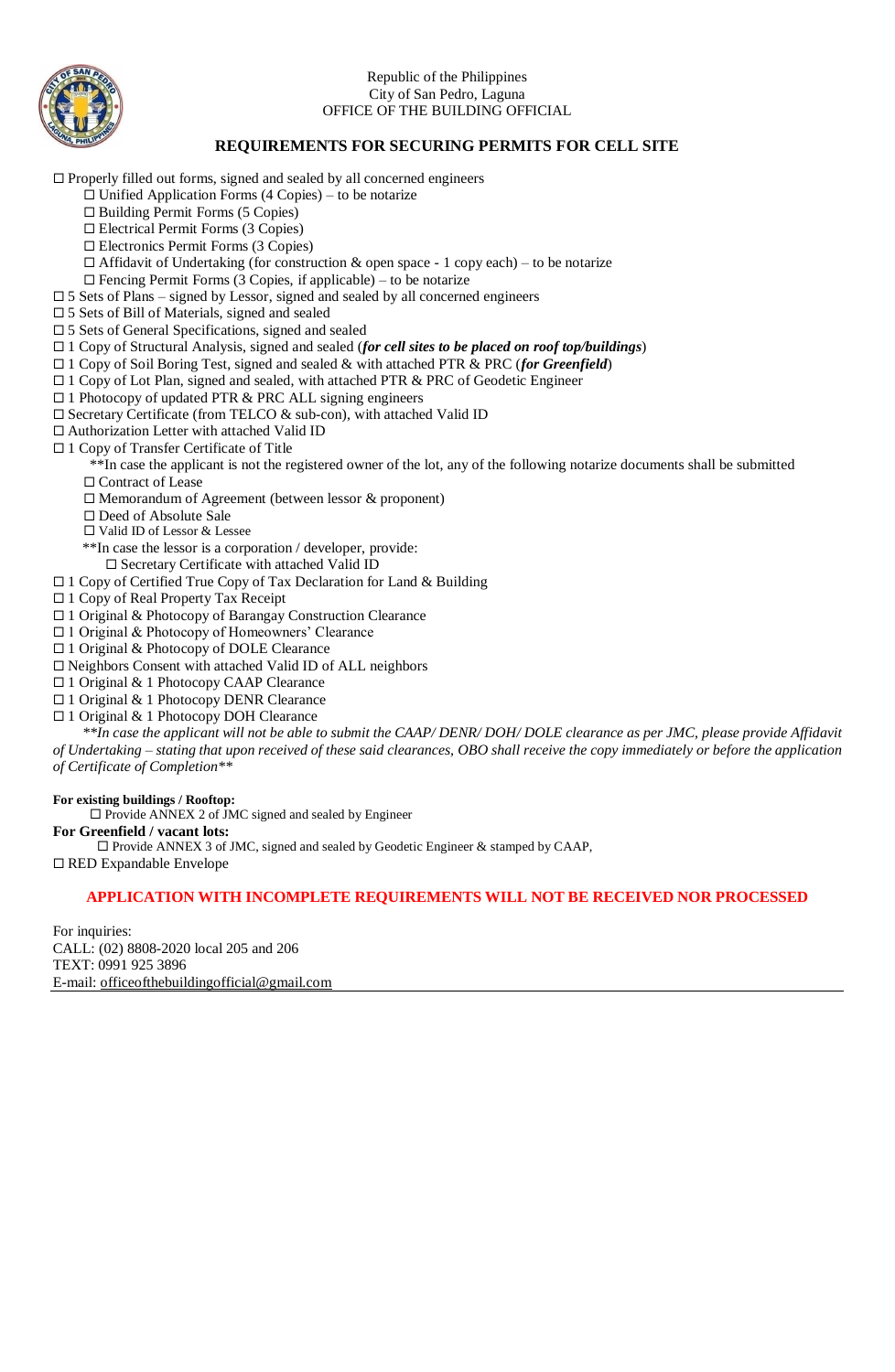

#### Republic of the Philippines City of San Pedro, Laguna OFFICE OF THE BUILDING OFFICIAL

### **REQUIREMENTS FOR SECURING PERMITS FOR CABLE INSTALLATION**

#### **UNDERGROUND:**

 $\Box$  Properly filled out forms, signed and sealed by all concerned engineers

- Electronics Permit Forms (3 Copies)
	- Excavation Permit Forms (3 Copies)
- $\Box$  Affidavit of Undertaking (for construction 1 copy) to be notarize
- 5 Sets of Plans (Excavation & Electronics details), signed and sealed by ALL concerned engineers
- □ 5 Copies of Bill of Materials, signed and sealed
- □ 5 Copies of General Specifications, signed and sealed
- □ 1 Photocopy of updated PTR & PRC of ALL signing engineers
- $\square$  Secretary Certificate duly notarize (from TELCO & sub-con), with attached Valid ID of corporate secretary & authorized representative
- $\square$  Authorization Letter, with attached Valid ID
- $\Box$ <br> 1 Original & 1 Photocopy of Barangay Installation Clearance
- 1 Original & 1 Photocopy of Homeowners' Clearance
- □ 1 Original & 1 Photocopy of DOLE Clearance
- $\square$  Report and/or Recommendation Letter from City Engineering Office
- $\square$  DPWH Clearance (if installation is located in National Highway)
- □ RED Expandable Envelope

#### **AERIAL:**

 $\Box$  Properly filled out forms, signed and sealed by all concerned engineers

- Electronics Permit Forms (3 Copies)
- $\square$  Excavation Permit Forms (3 Copies)
- $\Box$  Affidavit of Undertaking (for construction 1 copy) to be notarize
- $\square$  5 Sets of Plans, signed and sealed by ALL concerned engineers
- 5 Copies of Bill of Materials, signed and sealed
- $\square$ 5 Copies of General Specifications, signed and sealed
- $\Box$  1 Photocopy of updated PTR & PRC of ALL signing engineers
- $\square$  Secretary Certificate (from TELCO & sub-con), with attached Valid ID
- $\square$  Authorization Letter, with attached Valid ID
- 1 Original & 1 Photocopy of Barangay Installation Clearance
- $\Box$  1 Original & 1 Photocopy of Homeowners' Clearance
- □ 1 Original DOLE Clearance
- □ Request to attach from POLE owners
- Report and/or Recommendation Letter from City Engineering Office

□ RED Expandable Envelope

### **APPLICATION WITH INCOMPLETE REQUIREMENTS WILL NOT BE RECEIVED NOR PROCESSED**

For inquiries: CALL: (02) 8808-2020 local 205 and 206 TEXT: 0991 925 3896 E-mail: [officeofthebuildingofficial@gmail.com](mailto:officeofthebuildingofficial@gmail.com)

OBO-045-0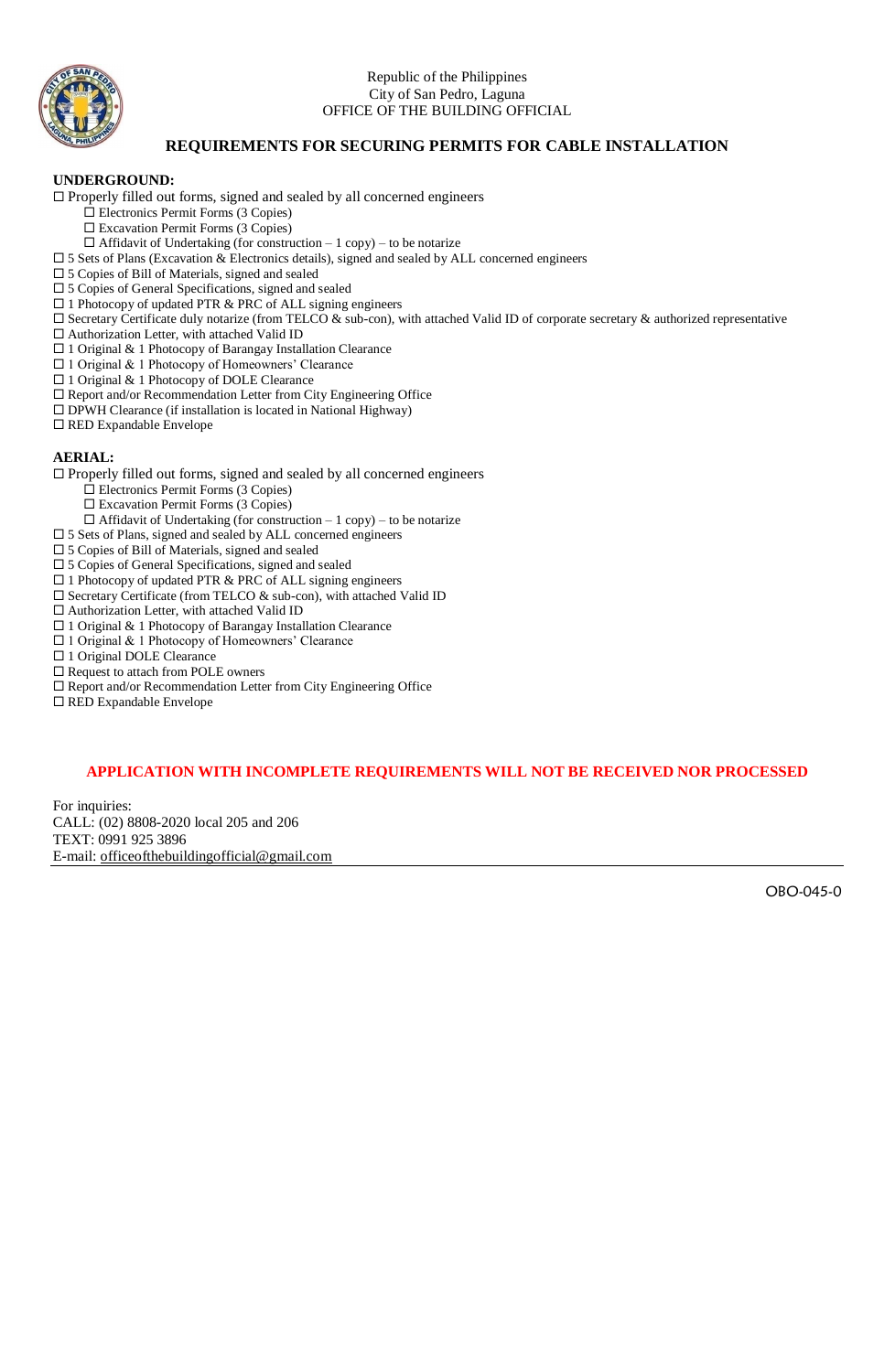| OBO-060-0                                                                                                |                   |                                                                     | Republic of the Philippines<br>City of San Pedro |           |                                                                                                           |           |             |                               |                                                                      |  |  |  |
|----------------------------------------------------------------------------------------------------------|-------------------|---------------------------------------------------------------------|--------------------------------------------------|-----------|-----------------------------------------------------------------------------------------------------------|-----------|-------------|-------------------------------|----------------------------------------------------------------------|--|--|--|
|                                                                                                          |                   | OFFICE OF THE BUILDING OFFICIAL                                     | Province of Laguna                               |           |                                                                                                           |           |             |                               |                                                                      |  |  |  |
|                                                                                                          |                   |                                                                     |                                                  |           | <b>ELECTRONICS PERMIT</b>                                                                                 |           |             |                               |                                                                      |  |  |  |
| <b>APPLICATION No.</b>                                                                                   |                   |                                                                     | ELP No.                                          |           | <b>BUILDING PERMIT No.</b>                                                                                |           |             |                               |                                                                      |  |  |  |
|                                                                                                          |                   |                                                                     |                                                  |           |                                                                                                           |           |             |                               |                                                                      |  |  |  |
| BOX 1 (TO BE ACCOMPLISHED IN PRINT BY THE OWNER / APPLICANT)<br>OWNER / APPLICANT                        |                   | <b>LAST NAME</b>                                                    |                                                  |           | <b>FIRST NAME</b>                                                                                         |           | M.I.        | <b>TIN</b>                    |                                                                      |  |  |  |
|                                                                                                          |                   |                                                                     |                                                  |           |                                                                                                           |           |             |                               |                                                                      |  |  |  |
| FOR CONSTRUCTION OWNED                                                                                   | FORM OF OWNERSHIP |                                                                     |                                                  |           |                                                                                                           |           |             | USE OR CHARACTER OF OCCUPANCY |                                                                      |  |  |  |
| BY AN ENTERPRISE<br>ADDRESS: No.                                                                         |                   |                                                                     | STREET BARANGAY CITY/MUNICIPALITY ZIP CODE       |           |                                                                                                           |           |             |                               | TELEPHONE No.                                                        |  |  |  |
|                                                                                                          |                   |                                                                     |                                                  |           |                                                                                                           |           |             |                               |                                                                      |  |  |  |
|                                                                                                          |                   |                                                                     |                                                  |           |                                                                                                           |           |             |                               |                                                                      |  |  |  |
| <b>SCOPE OF WORK</b>                                                                                     |                   |                                                                     |                                                  |           |                                                                                                           |           |             |                               |                                                                      |  |  |  |
| $\square$ NEW INSTALLATION                                                                               |                   |                                                                     | <b>C ANNUAL INSPECTION</b>                       |           |                                                                                                           |           |             |                               |                                                                      |  |  |  |
| BOX 2 (TO BE ACCOMPLISHED BY THE DESIGN PROFESSIONAL)                                                    |                   |                                                                     |                                                  |           |                                                                                                           |           |             |                               |                                                                      |  |  |  |
| NATURE OF INSTALLATION WORKS/ EQUIPMENT SYSTEM:<br>□ TELECOMMUNICATION SYSTEM                            |                   |                                                                     | $\Box$ ELECTRONICS FIRE ALARM                    |           |                                                                                                           |           |             |                               | □ ELECTRONICS COMPUTERIZED                                           |  |  |  |
| □ PABX / TELEPHONE SYSTEM<br>$\Box$ BROADCASTING SYSTEM                                                  |                   |                                                                     |                                                  |           |                                                                                                           |           |             | □ BUILDING AUTOMATION         | <b>CONTROLS AUTOMATION SYSTEM</b>                                    |  |  |  |
| $\Box$ CABLE TELEVISION SYSTEM                                                                           |                   | <b>IO CENTRALIZED CLOCK SYSTEM</b>                                  | MANAGEMENT CONTROLS                              |           |                                                                                                           |           |             |                               |                                                                      |  |  |  |
| $\Box$ SECURITY AND ALARM SYSTEM                                                                         |                   |                                                                     |                                                  |           | <b>AUTOMATION SYSTEM</b><br>$\Box$ ELECTRONICS AND CONTROL CONVEYOR<br>□ INSIDE / OUTSIDE PLANT UTILIZING |           |             |                               |                                                                      |  |  |  |
| □ ICT SYSTEM                                                                                             |                   |                                                                     | <b>SYSTEM</b><br>□ A/V SYSTEM                    |           |                                                                                                           |           |             |                               | COPPER CABLE, FIBER OPTIC CABLE OR<br>OTHER MEDIA ELECTRONICS SYSTEM |  |  |  |
| □ ANY OTHER ELECTRONICS AND I.T SYSTEMS, EQUIPMENT, APPARATUS, DEVICE AND/OR COMPONENT (Specify) _______ |                   |                                                                     |                                                  |           |                                                                                                           |           |             |                               |                                                                      |  |  |  |
| BOX <sub>3</sub>                                                                                         |                   |                                                                     |                                                  |           | BOX <sub>4</sub>                                                                                          |           |             |                               |                                                                      |  |  |  |
| DESIGN PROFESSIONAL, PLANS AND SPECIFICATIONS                                                            |                   | SUPERVISOR / IN-CHARGE OF ELECTRONICS WORKS                         |                                                  |           |                                                                                                           |           |             |                               |                                                                      |  |  |  |
|                                                                                                          |                   |                                                                     |                                                  |           |                                                                                                           |           |             |                               |                                                                      |  |  |  |
| PROFESSIONAL ELECTRONICS ENGINEER (PECE)                                                                 |                   | PROF. ELECTRONICS ENGINEER (PECE) or ELECTRONICS ENGINEER<br>(RECE) |                                                  |           |                                                                                                           |           |             |                               |                                                                      |  |  |  |
| (Signed and Sealed Over Printed Name)                                                                    |                   |                                                                     |                                                  |           | (Signed and Sealed Over Printed Name)                                                                     |           |             |                               |                                                                      |  |  |  |
| <b>Address</b>                                                                                           |                   |                                                                     |                                                  |           | <b>Address</b>                                                                                            |           |             |                               |                                                                      |  |  |  |
| PRC No.                                                                                                  | Validity          |                                                                     |                                                  |           |                                                                                                           | PRC No.   |             | Validity                      |                                                                      |  |  |  |
| IECEP No.                                                                                                | Validity          |                                                                     |                                                  |           |                                                                                                           | IECEP No. |             | Validity                      |                                                                      |  |  |  |
| PTR No.<br>Date Issued                                                                                   |                   |                                                                     |                                                  | PTR No.   |                                                                                                           |           | Date Issued |                               |                                                                      |  |  |  |
| Issued at<br><b>TIN</b>                                                                                  |                   |                                                                     |                                                  | Issued at |                                                                                                           |           | TIN         |                               |                                                                      |  |  |  |
| BOX <sub>5</sub>                                                                                         |                   |                                                                     |                                                  |           | BOX <sub>6</sub>                                                                                          |           |             |                               |                                                                      |  |  |  |
| <b>BUILDING OWNER</b>                                                                                    |                   |                                                                     |                                                  |           | WITH MY CONSENT: LOT OWNER                                                                                |           |             |                               |                                                                      |  |  |  |
| (Signature over Printed Name)                                                                            |                   |                                                                     |                                                  |           | (Signature over Printed Name)                                                                             |           |             |                               |                                                                      |  |  |  |
| Address                                                                                                  |                   | <b>Address</b>                                                      |                                                  |           |                                                                                                           |           |             |                               |                                                                      |  |  |  |
| C.T.C. No.                                                                                               | Date Issued       |                                                                     | Place Issued                                     |           | C.T.C. No.                                                                                                |           | Date Issued |                               | Place Issued                                                         |  |  |  |